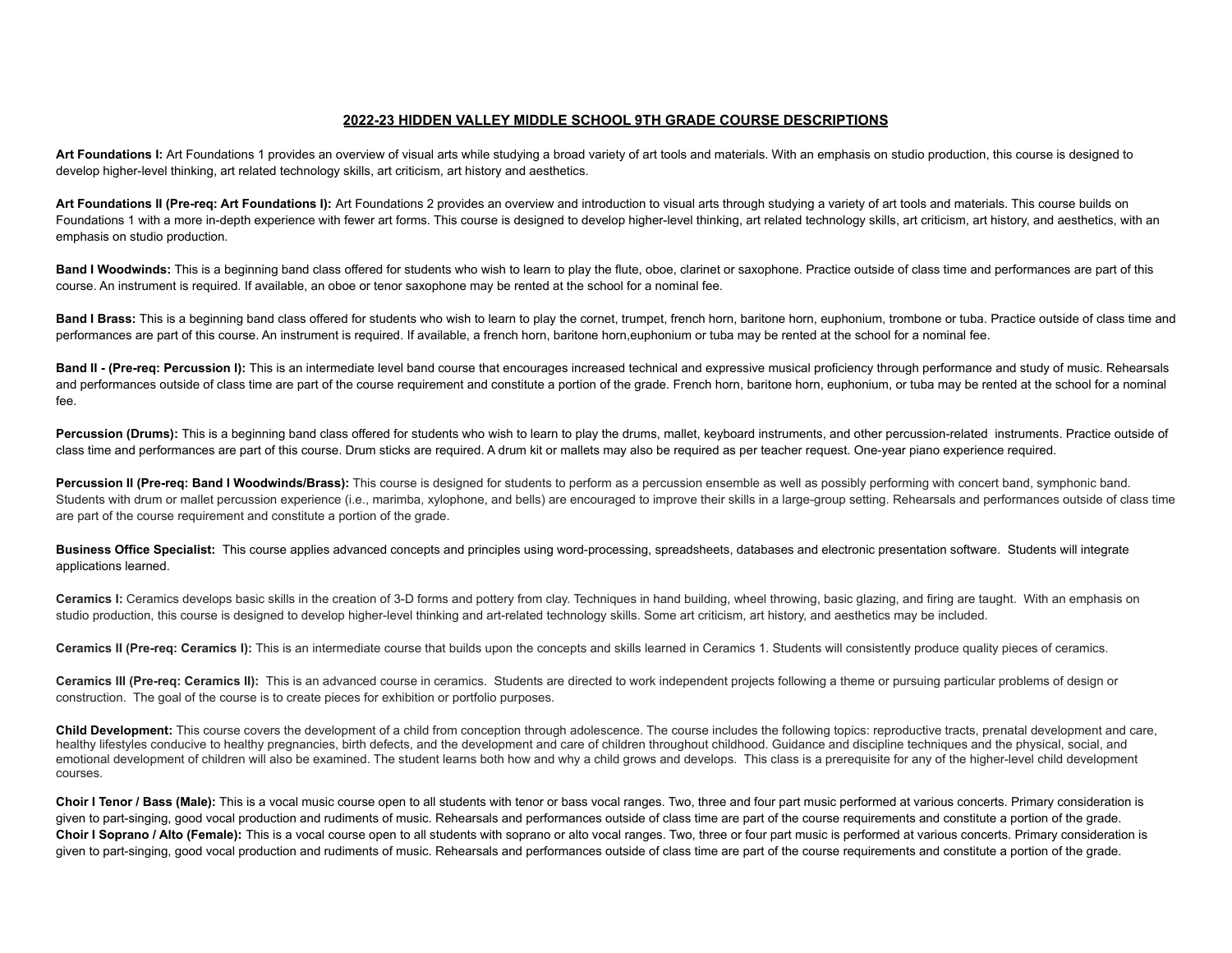Concert Choir: This is a vocal music course that is open to all students. It covers three and four-part music and a review of singing fundamentals. Approval of the instructor may be required. Rehearsals and performances outside of class are part of the course requirements and constitute a portion of the grade.

**Creative Writing:** This course, based on Utah English Language Arts (ELA) Core Writing Standards, is designed to introduce students to imaginative composition with the writing of personal experiences, character sketches, short fiction, and poetry. Students will have the opportunity to prepare manuscripts for publication, awards, and scholarships.

**Dance I:** This course offers basic dance techniques, fitness fundamentals, movement qualities and rhythm with an emphasis on creativity, sequencing and problem solving.

**Dance II (Pre-reg: Dance I): This course offers basic dance techniques, fitness fundamentals, movement qualities, and rhythm with an emphasis on creativity, sequencing, and problem solving.** 

Drawing I: Drawing focuses on black and white or monochromatic rendering from life, pictures, masterworks, and imagination. This course is designed to develop higher-level thinking and art-related technology skills with an emphasis on studio production. Some experiences in art criticism, art history, and aesthetics may be included.

Drawing II (Pre-reg: Drawing I): This is an intermediate course in drawing that builds on the skills and concepts taught in Drawing 1. The use of value is emphasized. Atmospheric perspective and accurate shading are studied along with composition.

**Engineering Technology:** This course shows students how technology is used in engineering to solve everyday problems. The units excite and motivate students to use their imaginations and teach them to be creative and innovative, while gaining the skills they need to develop, produce and use products and services. Gateway to Technology-PLTW is an approved curriculum for this course. Units may include: Design and Modeling, The Magic of Electrons, The Science of Technology, Automation and Robotics, as well as Flight and Space.

**Exploring Technology:** Exploring Technology is an action-based course that introduces students to the technological systems of two or more of the following areas: energy-power technologies, information and communications technologies, transportation technologies, manufacturing technologies, and construction technologies. The course is designed around exploration in cooperative and individualized activities rather than project and skill development.

Foods and Nutrition I: This introductory course is designed for students who are interested in understanding the principles of nutrition and in maintaining a healthy lifestyle. Attention will be given to selection and preparation of food and personal health and well-being.

**French I:** This course is designed to teach elementary skills in listening, speaking, reading and spelling. The curriculum covered in this course will give students the skills to communicate in culturally-appropriate ways in the target language. By the end of this course students' skill level should be at novice-mid level according to the American Council on the Teaching of Foreign Language (ACTFL) standards. Students will develop an appreciation for the culture of the countries where the language is spoken.

French II (Pre-reg: French I): This course is designed to teach intermediate skills in listening, speaking, reading and spelling. The curriculum covered in this course will give students the skills to communicate in culturally-appropriate ways in the target language. By the end of this course, student skill level should be at novice-high level according to the American Council on the Teaching of Foreign Language (ACTFL) standards. Students will develop an appreciation for the culture of the countries where the language is spoken.

French III (Pre-req: French II): This course is designed to teach intermediate skills in listening, speaking, reading, and spelling. The curriculum covered in this course will give students the skills to communicate in culturally-appropriate ways in the target language. By the end of this course, student skill level should be at intermediate-low level according to the American Council on the Teaching of Foreign Language (ACTFL) standards.

Guitar: This course provides opportunities for students to develop their musical potential and aesthetic understanding through learning to play a guitar. Emphasis is placed on playing position, tone production, fundamental technique, simultaneous playing and singing, reading music, and composing songs/lyrics. Knowledge and skills will include experiences in singing, playing, listening, and connecting to cultures. Instrument required.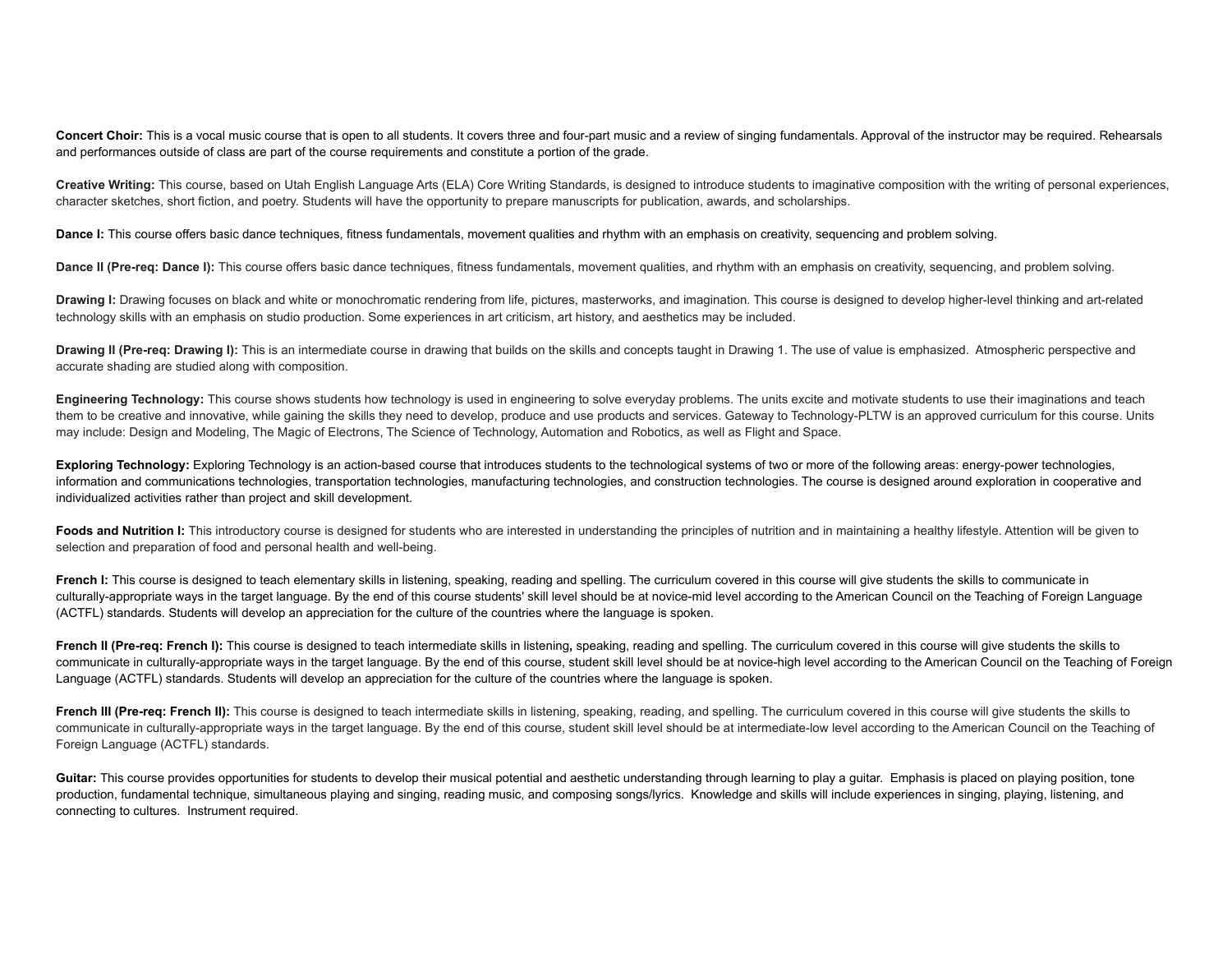**Math Lab:** This is a course designed to give students additional time for math work. Students will receive a pass/fail grade.

**Orchestra I:** This class is for students who would like to learn to play the violin, viola, cello or string bass. No experience necessary. Practice outside of class time and performance are part of this course. Instruments are required. If available, a viola, a cello, or a string bass may be rented from the school for a nominal fee.

Orchestra II - Concert (Pre-reg: Orchestra I): This is an intermediate-level orchestra class focusing on intermediate-level literature for orchestra. Rehearsals and performances outside of class time are part of the course requirements and will constitute a portion of the grade. Practice outside of class time with an instrument is required. If available, a viola, a cello, or a string bass may be rented from the school for a nominal fee.

Painting I: Painting 1 includes wet and dry color media with processes such as transparent and opaque painting focusing on the properties of color. Techniques with color media mixing and application will be covered. With an emphasis on studio production, this course is designed to develop higher-level thinking skills and art-related technology skills. Some art criticism, art history, and aesthetics may be included.

Painting II (Pre-reg: Painting I): This is an intermediate course that builds on the skills and concepts learned in Painting 1. More complex techniques and processes are taught. Composition is emphasized as the student learns to make a clear visual statement in a painting.

Peer Tutor: This course is a course in which students learn and apply social and academic skills and strategies. This class may cover the following areas: Organization, time management, stress management, reading strategies, test taking strategies, study strategies, note taking, academic tracking, teamwork, communication and goal setting, learning and interest assessments.

Portuguese Brazil History & Culture (DLI Students Only): This course continues the development of speaking, listening, reading and writing skills. Narratives and dialogues are used to teach structure and vocabulary. Culture and geography of the Portuguese-speaking countries are taught through reading selections. For dual immersion students only.

**Python I -** A beginning course for non experienced programmers. Students learn and practice coding using python programming language.

Python II - (Pre-req: Python I): A quality computer science curriculum that not only engages students in interesting, collaborative learning activities using sound pedagogical strategies, but it also ensures that students are learning concepts vital to the deep and broad field of computer science. Python has been designed to achieve this goal by aligning with the CSTA K-12 Computer Science Standards. This course is primarily an introductory programming course, and units are grounded in an array of standards from the strands of computational thinking, collaboration, computing practice and programming, computer and communication devices, and community, global and ethical impacts.

Python III - (Pre-req: Python II): An advanced computer science curriculum that continues the development of computing practice and programming. The course is an advanced programming course.

**Robotics Technology:** This course prepares individuals with a lab-based, hands-curriculum combining electrical, mechanical and engineering principles. Students learn to design, build, program and control robotic devices. A rigorous study and application of basic electronic concepts will include: sources of energy, electrical safety, use and identification of basic electronic components, sensors and actuators. Engineering concepts will include: mechanical design, prototype development, design testing, programming and proper engineering documentation.

Spanish I: This course is designed to teach elementary skills in listening, speaking, reading and spelling. The curriculum covered in this course will give students the skills to communicate in culturally-appropriate ways in the target language. By the end of this course, student skill level should be at novice-mid level according to the American Council on the Teaching of Foreign Language (ACTFL) standards. Students will develop an appreciation for the culture of the countries where the language is spoken.

Spanish II (Pre-req: Spanish II): This course is designed to teach intermediate skills in listening, speaking, reading and spelling. The curriculum covered in this course will give students the skill to communicate in culturally-appropriate ways in the target language. By the end of this course, students' skill level should be at novice-high level according to the American Council on the Teaching of Foreign Language (ACTFL) standards. Students will develop an appreciation of the culture of the countries where the language is spoken.

Spanish III (Pre-req: Spanish II): This course is designed to teach advanced skills in listening, speaking, reading, and spelling. The curriculum covered in this course will give students the skills to communicate in culturally-appropriate ways in the target language. By the end of this course, student skill level should be at intermediate-low level according to the American Council on the Teaching of